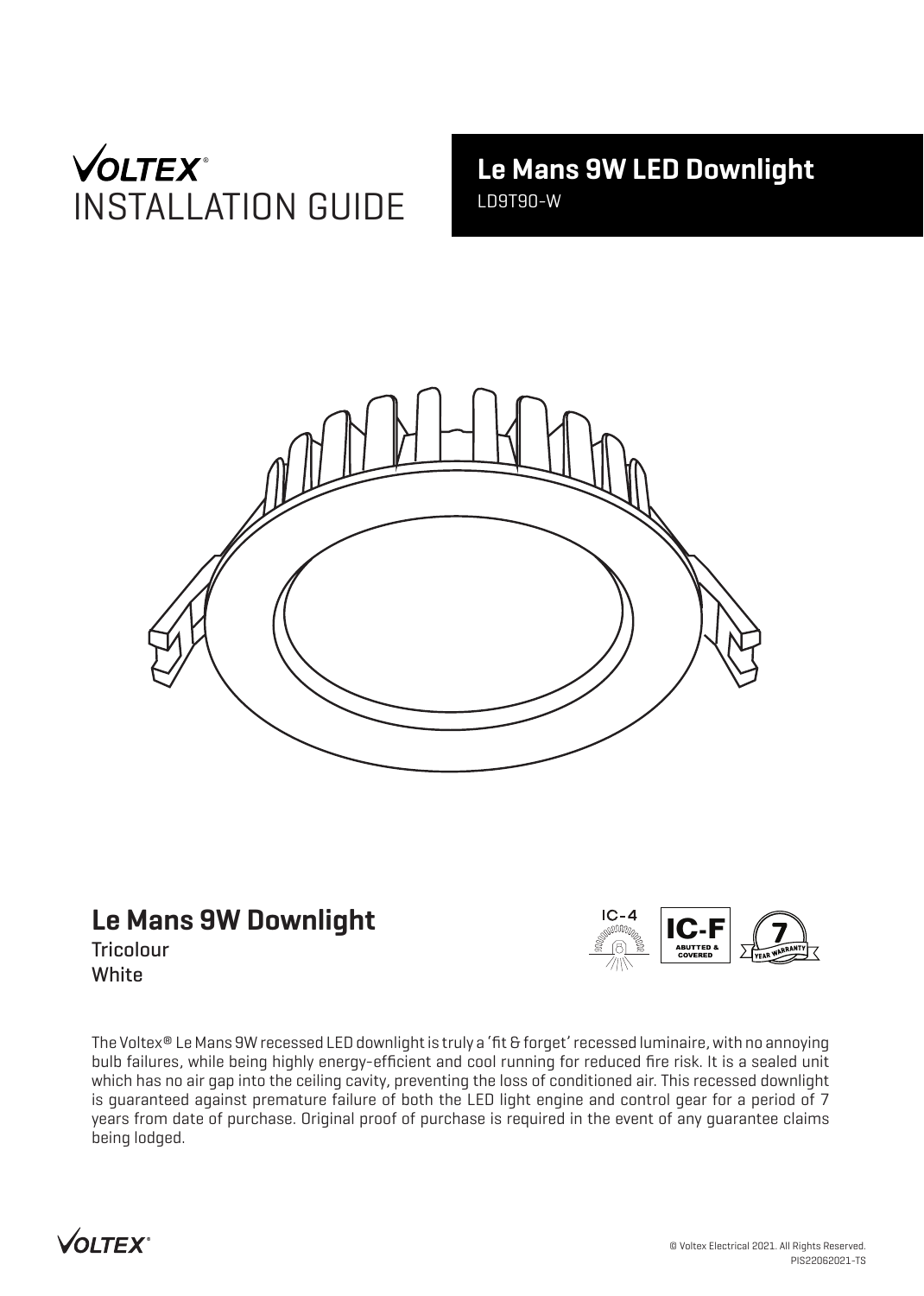### **INSTALLATION INSTRUCTIONS**

- 1. Cut a 90- 95mm hole.
- 2. Select the desired output colour using the selector switch(WW warm white; NW natural white or CW cool white), fold the spring clips up & install the fitting.



#### **ACCORDING TO OUR COMPLIANCE EXPERT, WE'RE OBLIGED TO INCLUDE THE FOLLOWING PERFUNCTORY STATEMENTS:**

- There are no user replaceable components or parts incorporated in this luminaire.
- The light source of this luminaire is not replaceable; when the light source reaches its end of life the whole luminaire shall be replaced.
- The external flexible cable or cord of this luminaire cannot be replaced; if damaged, the luminaire shall be destroyed.
- This luminaire is designed for indoor use only.
- For New Zealand, ensure the 'IC-F Abutted and Covered label' is applied to the back cover of the luminaire. *Note: Already fitted to supply cord.*
- Only to be installed outside of arms reach.
- Use only with the supplied Voltex Dimmable LED Driver type VSI-9W200-DF3  $\blacksquare$

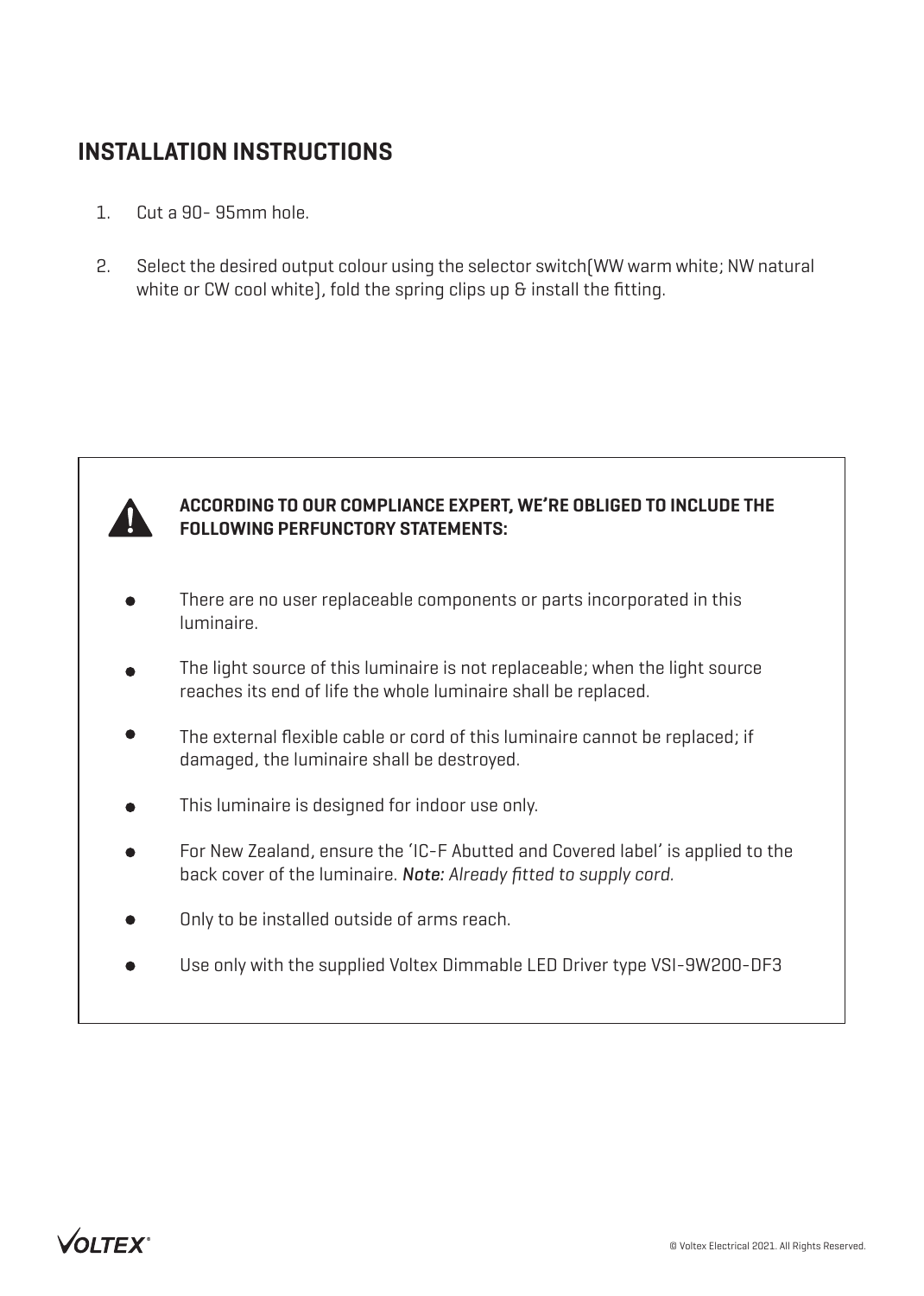## **SPECIFIC REQUIREMENTS REGARDING BUILDING INSULATION**

- 1. In the vicinity of the recessed luminaire, use an insulation product that:
	- ${\sf a}.$  Maintains its dimensions and structural integrity when exposed to a temperature of 90°C.
	- b. Withstands a 30 second needle flame test carried out in accordance with AS/NZS 60695.11.5 with the flame applied to all surfaces of the sample.
	- $c$ . Has an ignition temperatured of at least 200°C (with the ignition temperature deteremined using a test period of 15 minutes).
- 2. Only loose-fill insulation which complies with the above requirements is permitted to abut or cover this luminaire.



**RISK OF FIRE – Required clearance from structural members and building elements:**

Side clearance to building element (SCB): 0mm Height clearance to building element (HCB): 0mm